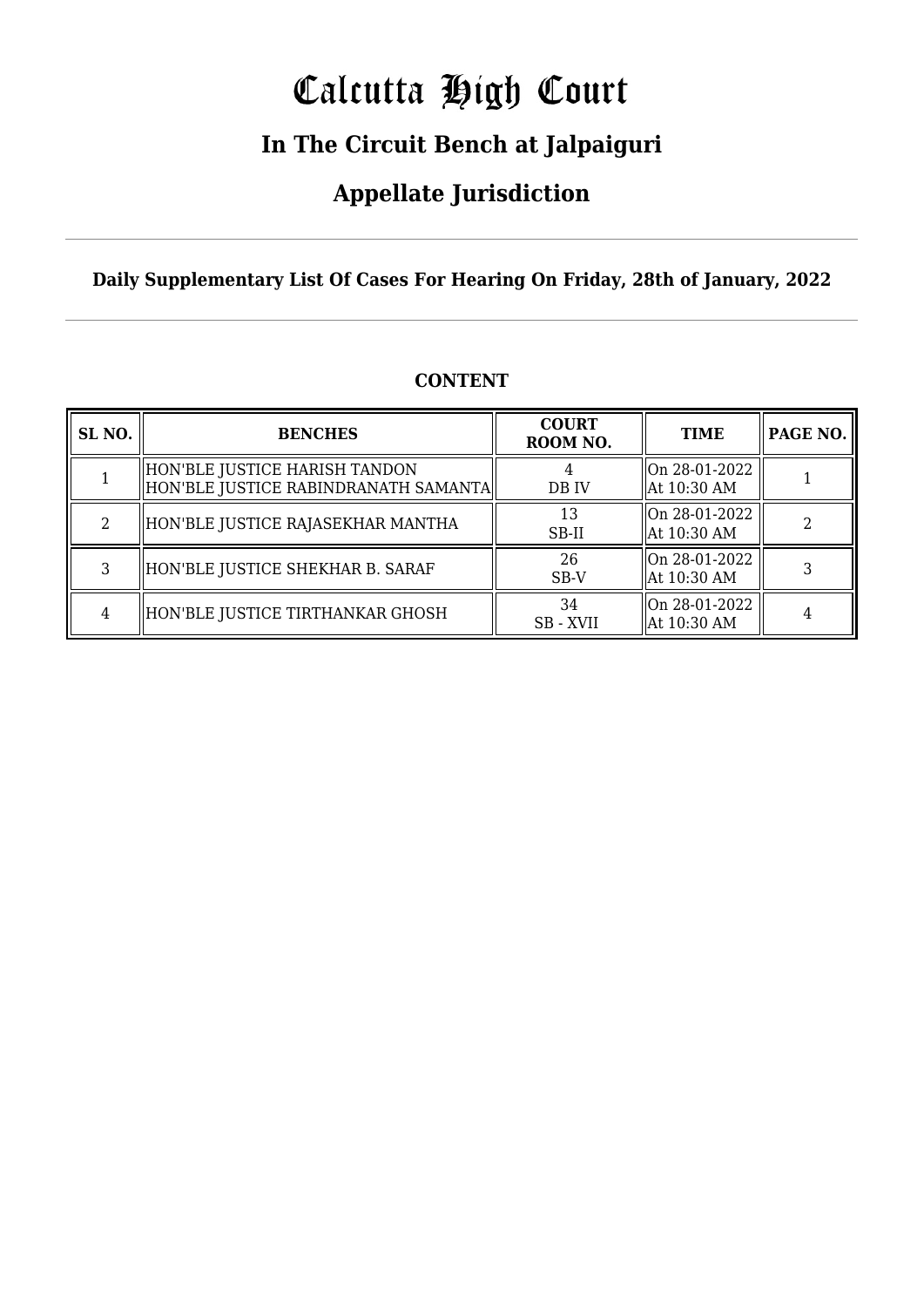

**DAILY CAUSELIST For Friday The 28th January 2022**

**COURT NO. 4**

**DIVISION BENCH (DB IV)**

**AT 10:30 AM**

**HON'BLE JUSTICE HARISH TANDON HON'BLE JUSTICE RABINDRANATH SAMANTA (VIA VIDEO CONFERENCE)**

**FROM PRINCIPAL BENCH**

#### **APPLICATION**

|   | MAT/4/2022        | PADMA KAMAL DAS<br>VS<br>STATE OF WEST BENGAL<br>AND ORS | BIKASH SINGHA   |
|---|-------------------|----------------------------------------------------------|-----------------|
|   | IA NO: CAN/1/2022 |                                                          |                 |
| 2 | MAT/8/2022        | ZIARUL RAHAMAN<br>VS<br>THE STATE OF WEST                | SAKTI PADA JANA |

BENGAL AND ORS

IA NO: CAN/1/2022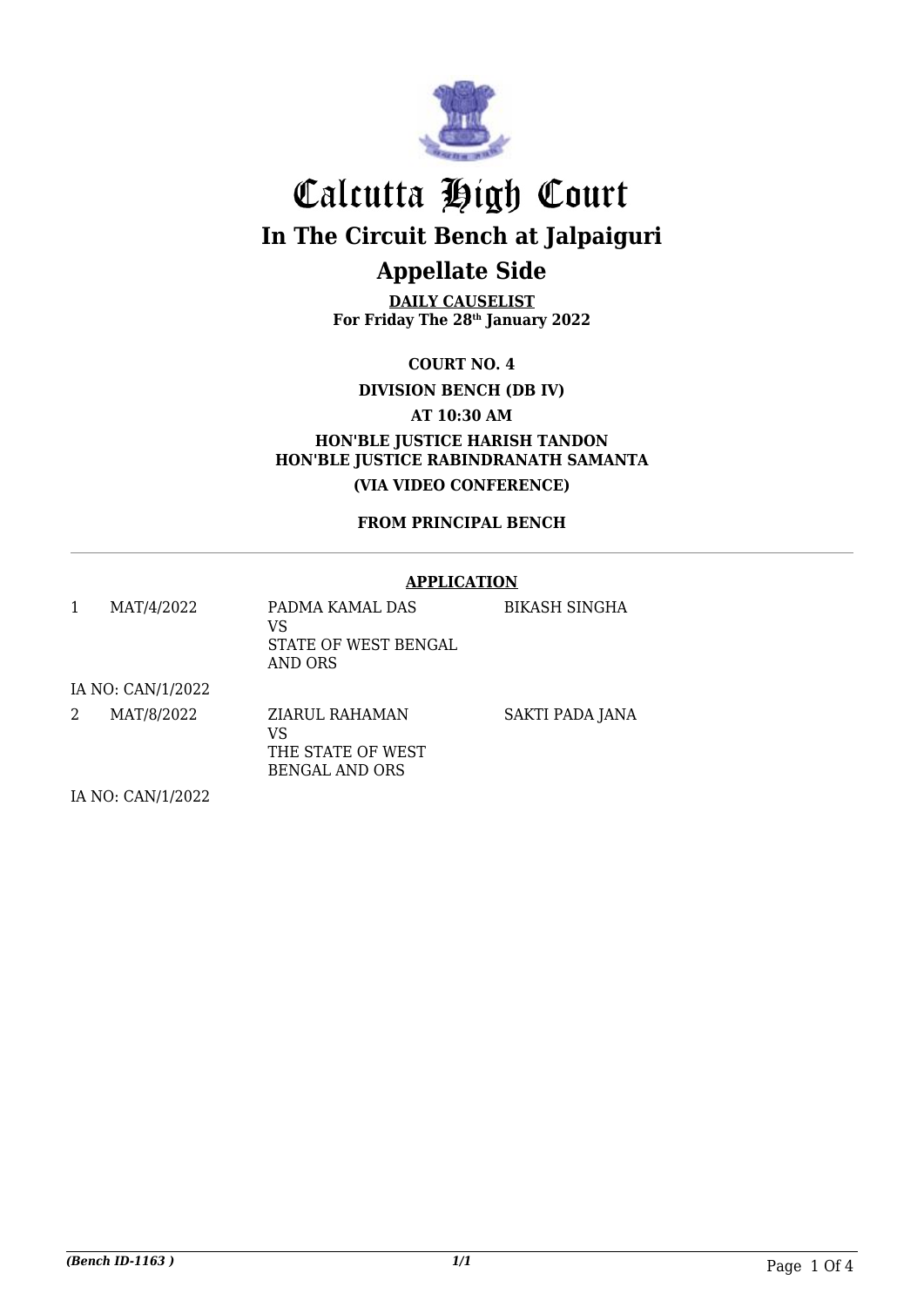

**DAILY CAUSELIST For Friday The 28th January 2022**

**COURT NO. 13 SINGLE BENCH (SB-II) AT 10:30 AM HON'BLE JUSTICE RAJASEKHAR MANTHA ( VIA VIDEO CONFERENCE)**

**FROM PRINCIPAL BENCH**

#### **MOTION**

|    | WPCRC/5/2021 | SANJOY SAHA AND ORS<br>VS<br>DILIP KUMAR ROY                 | JOYJIT DUTTA |
|----|--------------|--------------------------------------------------------------|--------------|
| in | WPA/305/2021 | SANJOY SAHA AND ORS<br>VS<br>STATE OF WEST BENGAL<br>AND ORS | JOYJIT DUTTA |

IA NO: CAN/1/2022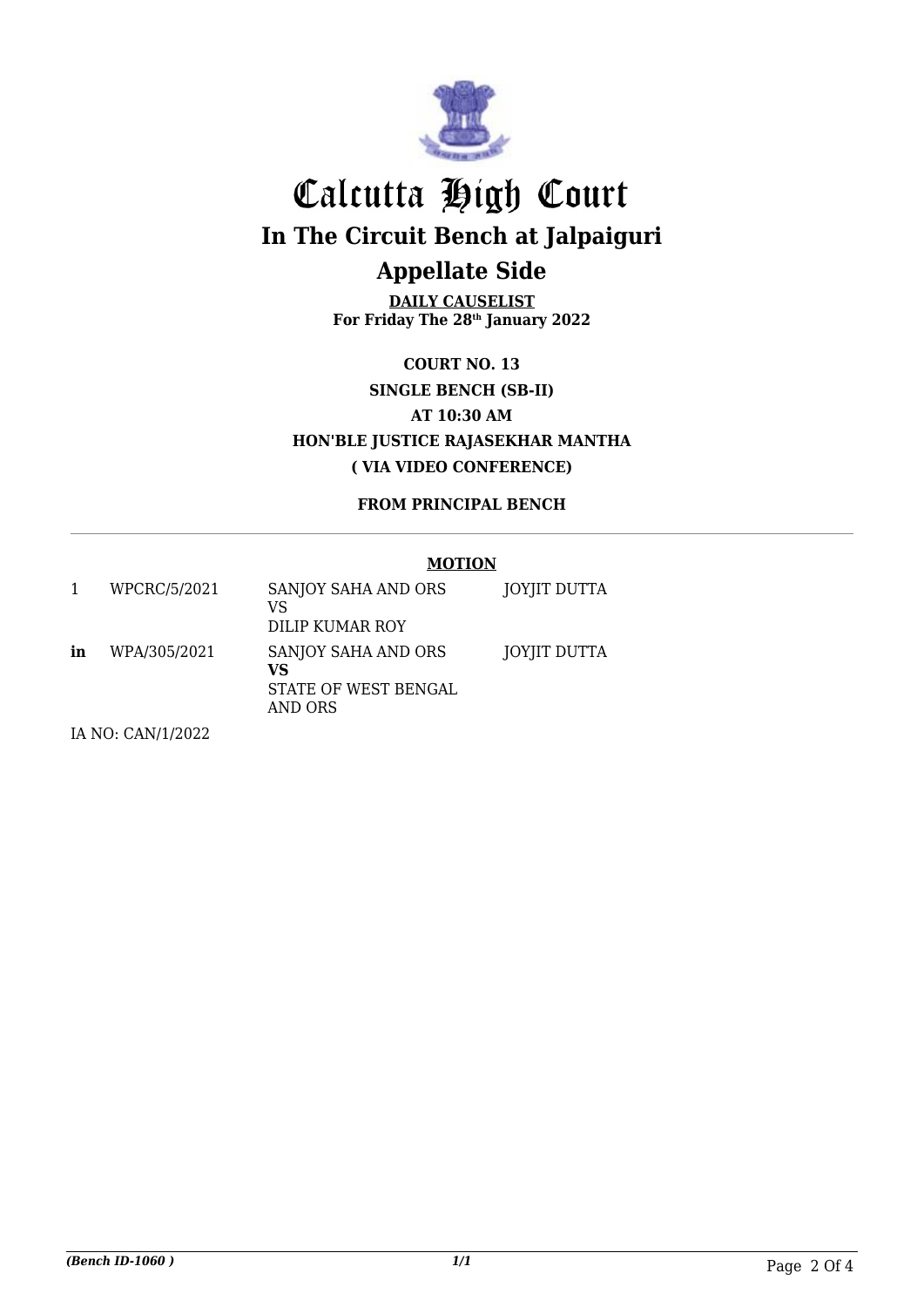

**DAILY CAUSELIST For Friday The 28th January 2022**

**COURT NO. 26 SINGLE BENCH (SB-V) AT 10:30 AM HON'BLE JUSTICE SHEKHAR B. SARAF (VIA VIDEO CONFERENCE)**

#### **AFTER ORIGINAL SIDE MATTERS**

#### **FROM PRINCIPAL BENCH**

#### **FOR ORDERS** 1 WPCRC/1/2022 [Personal Appearance] UJJAL KUMAR DEY VS PANKAJ TAMANG SUBINAY DEY **in** WPA/377/2021 UJJAL KUMAR DEY **VS** THE STATE OF WEST BENGAL AND ORS SUBINAY DEY 2 WPCRC/2/2022 [Personal Appearance] SUBAL BARMAN VS PANKAJ TAMANG SUBINAY DEY in WPA/267/2021 SUBAL BARMAN **VS** THE STATE OF WEST BENGAL AND ORS SUBINAY DEY